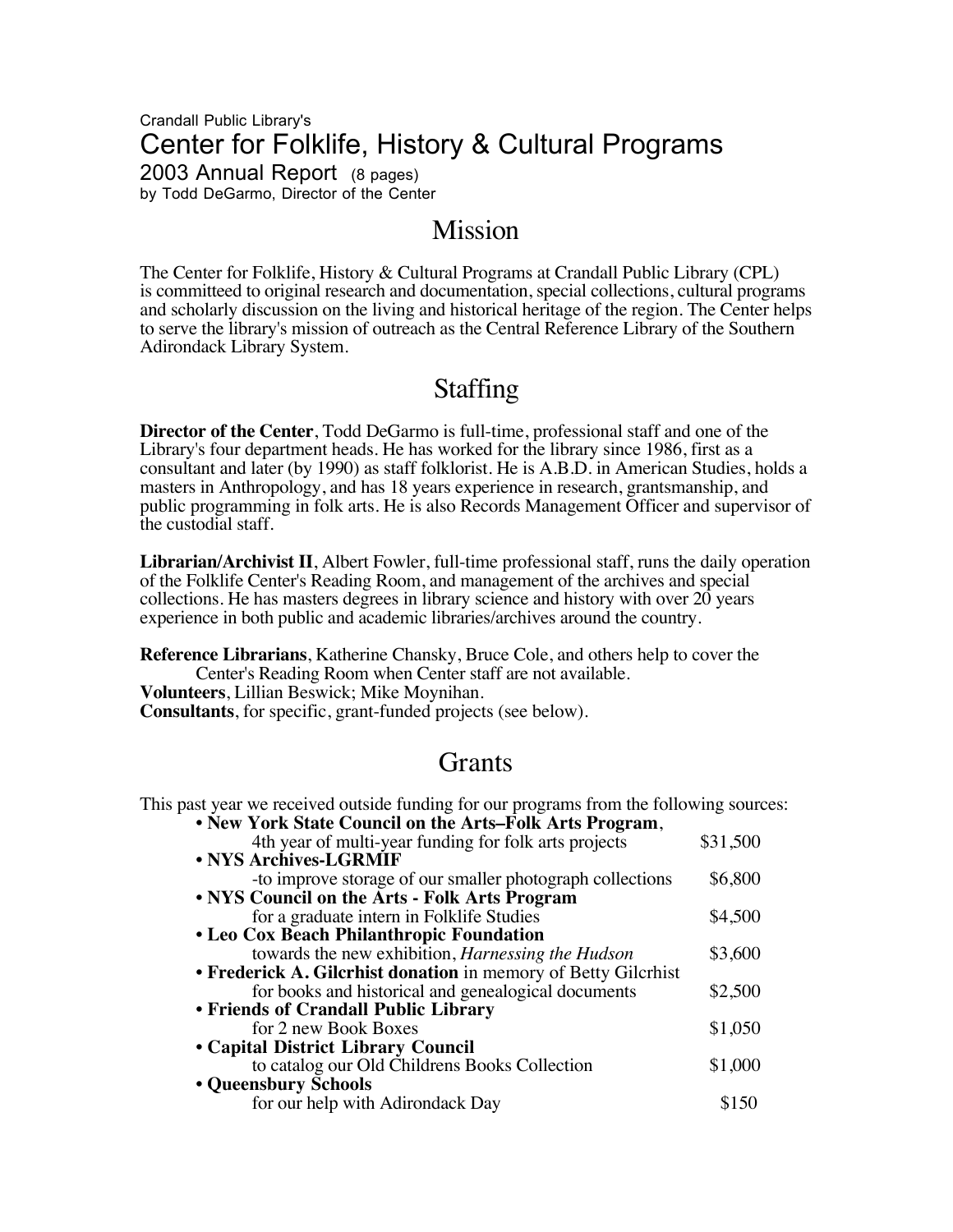## Archives & Special Collections

#### The Reading Room

Staffed for the public 22 hours per week (6 days a week). We had 1904 users asking 1316 reference questions, using 2953 items, making 7990 photocopies.

Special collections have also been used by both local newspapers, for Chapman Museum exhibitions, for the upcoming published history of the Glens Falls fire department –among other projects. by a Maine Environmental Firm 1970s-80s PCB reports on the Hudson River

#### Holden Reference Collection:

Almost \$2500 was spent from the Library's book budget, for 139 new books and materials chosen by DeGarmo in the subjects of local and regional history, genealogy, folk arts and folklife studies. In addition, the Friends of Crandall Public Library provided 336 titles from the public's donations to the Friends book sale.

#### Special Acquistions

Research projects (eg. *Backyards, Rev Lives*) generate fieldwork and program files for the Library's Archives. In addition, we added the fieldwork of graduate intern Nicole Murray on local specialty farms; we purchased photographs from Michael Noonan on Chris Gregory's stonework, and Gretchen McHugh's views of industrial sites along the Hudson River. We also acquired Dave Bixby videotaped recordings of the Adirondack Fiddlers and local pow-wows.

#### Photograph Collections

With \$\$6,800 from a NYS Archives-LGRMIF Grant 2003-2004 used for supplies and consultant Laura Van Guilder, we began to rehouse the smaller collections.

#### Old Children's Books Collection

Capital District Library Council has provided \$1000 to hire consultant Jennifer Ferris to finish cataloging the Old Children's Book collection.

#### Records Management:

As the Records Management Officer, DeGarmo culled Obsolete Library Records, based on the NYS Records Retention & Disposition Schedule.

Finding Aids for Special Collections<br>With the collection descriptions nearly complete for core collections, the Folklife Center staff has placed finding aids on various catalogs statewide.

Volunteers continue to work on our photograph collections and vertical files.

#### Document Doctor

We co-hosted this workshop with the NYS Archives to advise people on the preservation their paper-based family collections.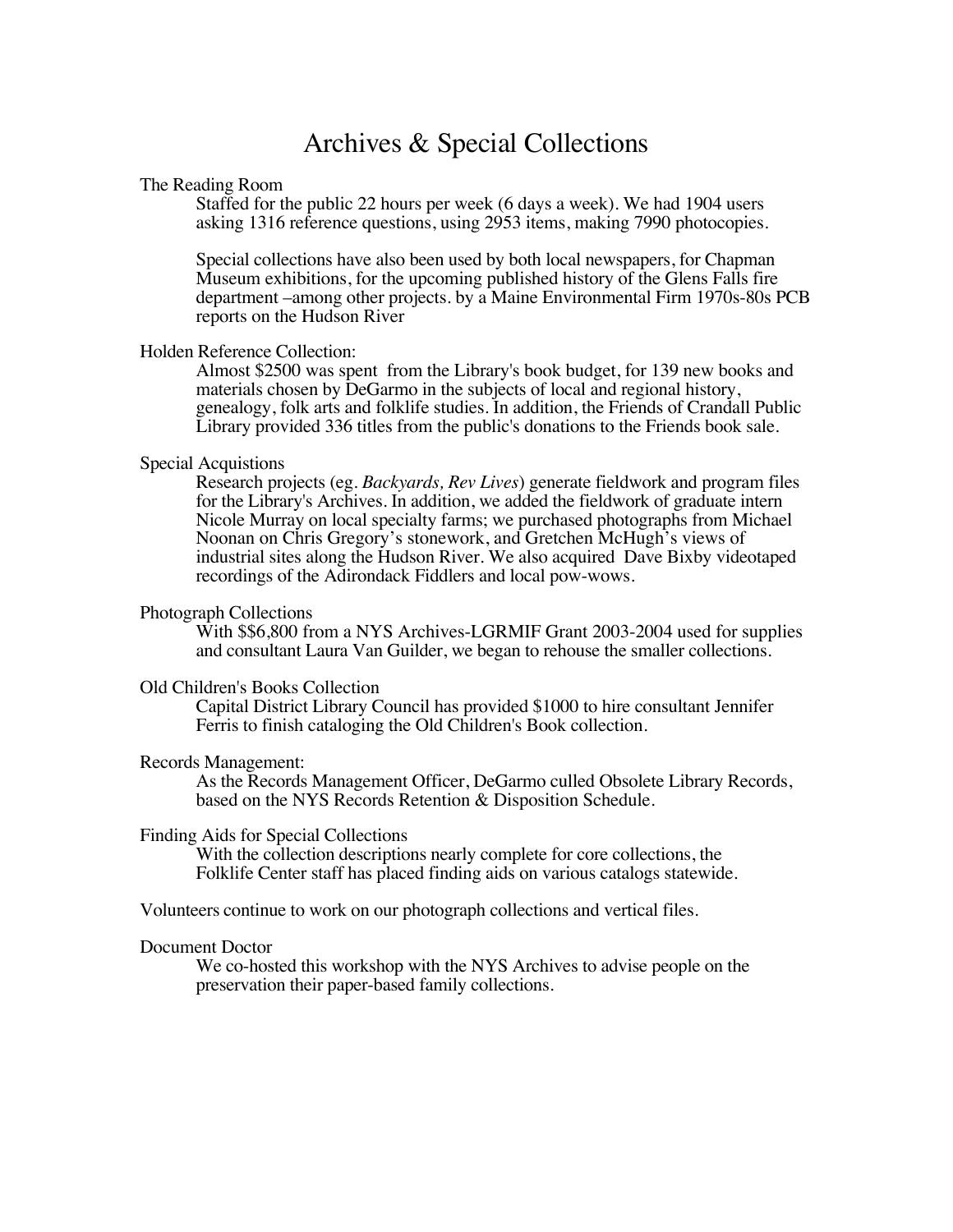## Public Programs

#### **Women of the Adirondacks: Woodcut Portraits by Cheryl Mirer**

Exhibition in Folklife Gallery until January 31.

First stop of a six library tour through July 2003. The artist is a recipient of the 2002 Warren County Individual Artist Grant, funded by the NYS Council on the Arts and administered by LARAC.

Traveling exhibition to the Southern Adirondack Library System offices in Saratoga Springs, NY, November 3 to the end of the year.

#### **Taiwanese Celebration**

In cooperation with the World Awareness Children's Museum:

Book Box: *Chinese Cultures,* 2 collections of 25 children books for classroom loan and use within the Museum's new exhibition.

Reception (our 4th year) for an exhibition of international children's art in the Library's Friends Gallery, catered by Chinatown.

Live Concert, in CPL Auditorium, Wednesday, February 5, featuring a Lion Dance by the students of *Hopgar Kung Fu* of Glens Falls and folk songs sung by the *Taiwanese Chorus of Albany*. **70 participants**.

#### **Family Stories, Family Sagas**

**Exhibition** produced by the Vermont Folklife Center, on display in the Folklife Gallery, February 1 to April 30, 2003

#### Publicity

- press releases: exhibition overview; program series; oral history workshop
- newspaper features: *Schenectady Gazette* and the *Post-Star.*
- radio interview: WNYV, Poultney, VT, 2/27/2003 9:30-10 am
- banner on library
- book marks (inhouse)
- printed flyer, bulkmailed and for patron pickup

**School Visits** - a collaboration with CPL's Children's Department and the World Awareness Children's Museum with groups spending a portion of their visit using the listening devices to explore the *Family Stories* exhibition: Hudson Falls 3rd graders:

|                        | Total           | 157 participant |
|------------------------|-----------------|-----------------|
|                        | $11-11:30$ am   | 25 participants |
| Wednesday, March 5     | $10-10:30$ am   | 30 participants |
|                        | $11 - 11:30$ am | 25 participants |
| Friday, February 28    | $10-10:30$ am   | 25 participants |
|                        | $11-11:30$ am   | 25 participants |
| Wednesday, February 26 | $10-10:30$ am   | 25 participants |
|                        | $11 - 11:30$ am | 32 participants |
| Tuesday, February 25   | $10-10:30$ am   | 25 participants |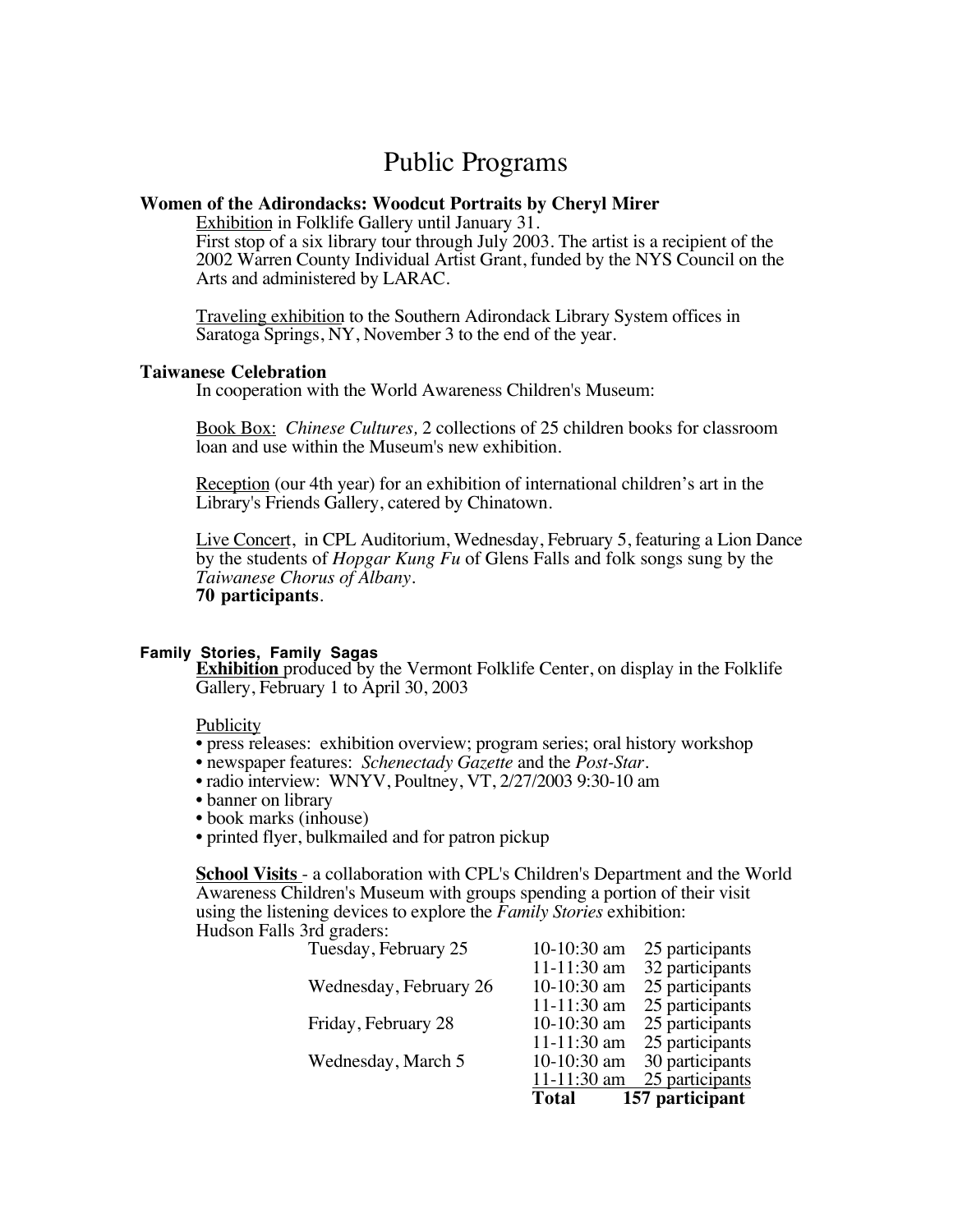#### **Community Dance** with Peter, Paul & George

co-sponsored by the Children's Department during the school's winter vacation

Tuesday, February 18 10:30-11:30 am 55 participants

1-2 pm 40 participants

**Total 95 participants**

#### **Reception**: *All in Our Adirondack Family*,

exhibition organized by the Friends of CPL Thursday, March 6, 6-8 pm in Friends Gallery, **est. 60 participants**

#### **Live! Storytelling series**

Thursday evenings 7 to 8:30 pm in the Folklife Center:<br>March 13 Colleen Cleveland 17 participants Colleen Cleveland

| March 20 | Willem Lange      | 45 participants  |
|----------|-------------------|------------------|
| March 27 | Tom Weakley       | 28 participants  |
| April 3  | <b>Bill Smith</b> | 60 participants  |
| April 10 | Catherine Charron | 86 participants* |

#### \***Extraordinary Women & the AAUW**

As a part of the April 10 storytelling event, we co-hosted, along with the Adirondack Branch of the American Association of University Women awards ceremony for their Women History Month Contest winners (6 fifth graders) using our new *Extraordinary Women Book Box.*

#### **Workshop Series**:

| • April 9 | What to Do With Those Oral Histories              |
|-----------|---------------------------------------------------|
|           | by Gregory Sharrow of the Vermont Folklife Center |
|           | cosponsored by the NY Folklore Society            |
|           | 30 participants                                   |

- April 12 *Preserving Family Scrapbooks* with Albert Fowler & Katherine Chansky (CPL staff) cosponsored by the Reference Department **11 participants**
- April 19 *Sharing Family Stories* (rescheduled-snowstorm) with Albert Fowler & Katherine Chansky (CPL staff) cosponsored by the Reference Department **4 participants**

#### **Archives Intern**

Robert McFadden, school of library science, SUNY-Albany

#### **Folklife Intern**

Nicole Murray, graduate student from Western Kentucky University, was our paid intern from May 15 to July 31, funded by a special grant from the New York State Council on the Arts–Folk Arts Program and the New York Folklore Society

#### **Open Road**

New exhibition in the Folklife Gallery, May 2003, from the Library of Congress.

#### **American Folklife (exhibition)**

Library of Congress exhibition in the Folklife Gallery, opened May.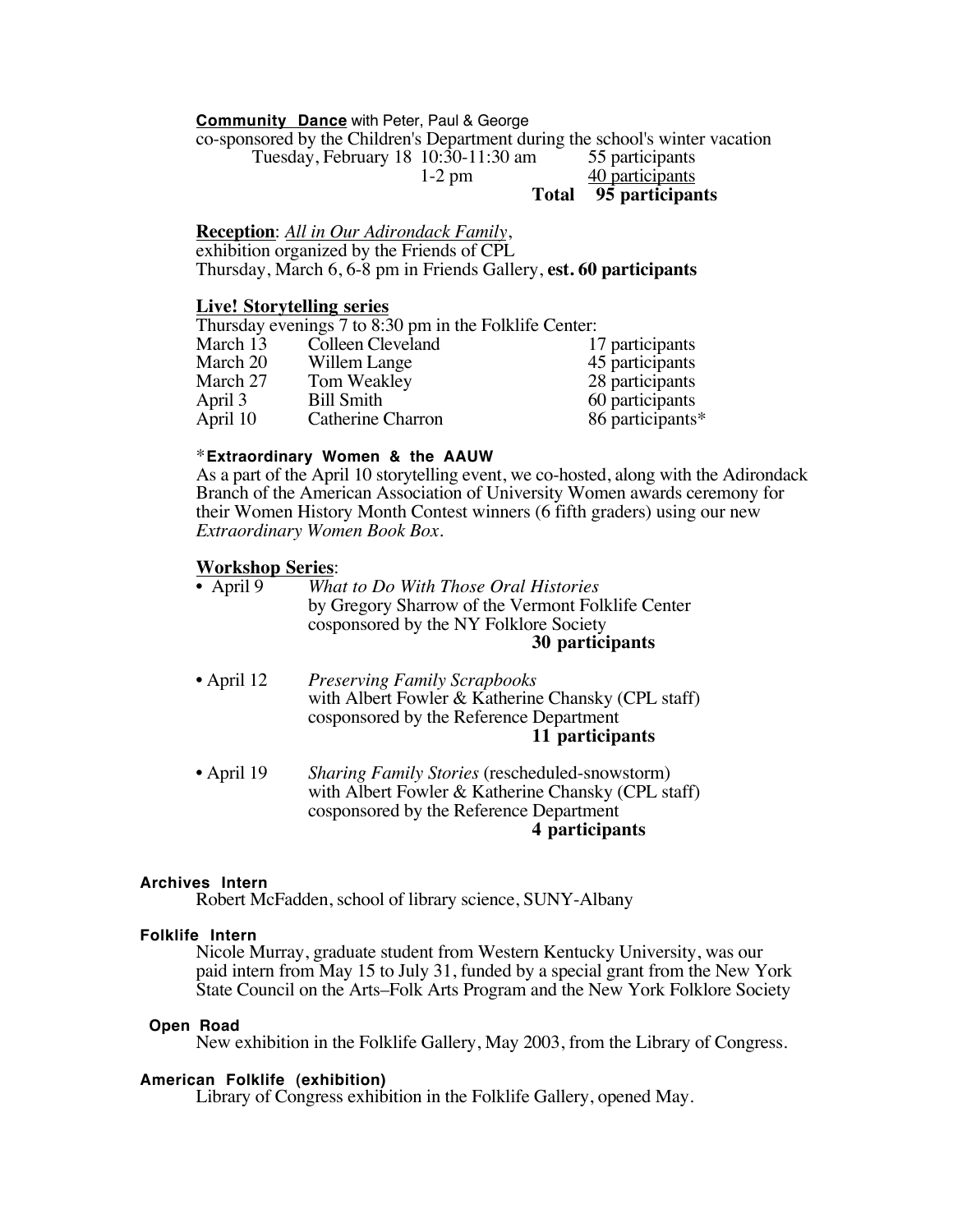#### **Queensbury 3rd Grade Adirondack Day**

The Folklife Center hosted storyteller Catherine Charron, who told Quebecois stories to third graders over 6 sessions at the Queenbury Schools' Adirondack Day on May 30th. **171 participants**

#### **Live! At the Bandstand**

Tuesday evening concert series in City Park, 7 to 8:30 pm

|                   | with funding from the NYSCA-Folk Arts Program |                    |
|-------------------|-----------------------------------------------|--------------------|
| $\bullet$ July 8  | Jodee James - Welsh music                     | audience=175       |
| $\bullet$ July 15 | Tom Evans Blues Band                          | audience=320       |
| $\bullet$ July 22 | Mundo Nuevo - latin american music            | audience=365       |
| $\bullet$ July 29 | Polka Rascals                                 | audience=450       |
|                   |                                               | <b>Total 1,310</b> |

#### **Sound of Stone**

Exhibition in the Folklife Gallery September 15, 2003 to November 30, 2004 Michael Noonan's photographs of Christopher Gregory's stonework and the ancient stones of Ireland, and Gregory's mortarless keystone arch.

Reception, xxxxday, September 25, 6-8 pm, catered by Susan Quillio **Est. Audience: 40**

Film, *The StoneCarvers* in Folklife Center, October 23, 7 pm **Audience: 50**

Performance, *Stories from Ireland* by Batt Burns, November 13, 7 to 8:30 pm **Audience: 62**

#### **Crandall Fest Events**

*Document Doctor*, cosponsored by the NYS Archives in Folklife Center. *Sound of Stone* exhibition in Folklife Gallery. Photo exhibit of Library activities & 20 years of Folk Arts in Friends Gallery. **Total Audience = 1200**

#### **Harnessing the Hudson**

Exhibition in the Folklife Gallery December 1, 2003 to January 31, 2004 Individual Artist Grant recipient Gretchen McHugh's 2003 photographs, with historic photos of the upper Hudson River (from the Chapman Museum, Fort Edward Historical Society, Corinth Museum, and CPL)

Reception, Tuesday, December 9, 6-8 pm with music by Frank Orsini & xx catered by Susan Quillio **Est. Audience: xx**

Performance, *Millhand Maggie*, by Kathleen Gill, sharing family stories of work in the Cohoes mills, Folklife Center, Thursday, January 8, 7 to 8:30 pm **Audience: 37**

Performance, *Working Waters*, by George Ward, music of the Hudson River and NYS canal system, Folklife Center, Thursday, January 15, 7 to 8:30 pm **Audience: xx**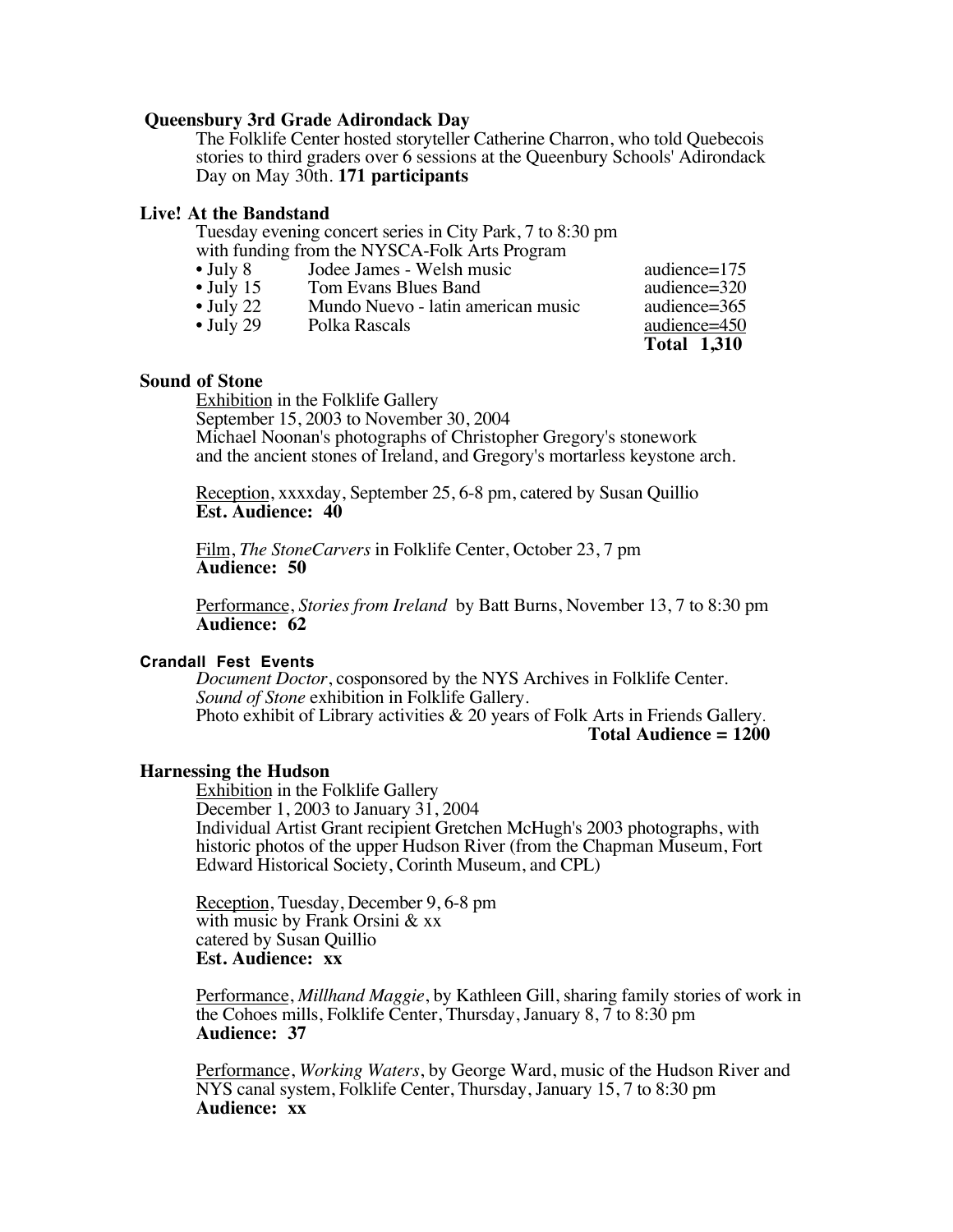#### **Exhibition Cubes**

Special rotating display of regional folk art and artists:

Reference area (3 display cases):

ice fishing, Adirondack packbaskets (Jack Leadley); wooden mechanical toys (Chris Morley), fishing flies (Marc Francato); woolens (DePauls); Navajo marriage dolls

Children's Department (1 display case): shovel maker (Gary Rathbone); chainsaw carved bear (Bob Sutliff); snowshoes (Ray Greene)

Downstairs/900s toy barn (Sandy Lourie), balsam pillows by various artists; bird with snake carving (Bob Sutliff)

#### **Book Boxes**

To date, ten collections have been researched and developed by the Folklife Center in consultation with the Childrens Department. They are available for month-long classroom loan:

Chinese Cultures (new) - developed for the Taiwan exhibition of the World Awareness Children's Museum

Extraordinary Women (new) - developed for the 5th grade essay contest offered by the Adirondack branch of the American Association of University Women

- 
- Navajo: Weaving, Stories & Lifeways Dolls: Favorite Stories<br>• Slavery & the Underground Railroad Japan: Our Asian Neighbor
- Slavery & the Underground Railroad Japan: Our Asian Neighbor<br>• Foodways: A Multicultural Sampler Migration & Immigration • Foodways: A Multicultural Sampler • Migration & Immigra<br>• India: People & Culture • 1776: Life during the
- India: People & Culture
- 
- 
- 
- - American Revolution

**Presentations by archivist Albert Fowler:**<br>• October: Introduction to Genealogy (with Katherine Chansky) presented during Archives Week at CPL with **17 participants.**

#### **Presentations by folklorist Todd DeGarmo:**

March 3: *Indian Camps & Upstate Tourism* illustrated talk presented at the Galloway Preservation Society, to an **audience of 40**.

April 15: *Indian Camps & Upstate Tourism* illustrated talk presented at the Greenfield Historical Society, to an **audience of 26**.

August 14: "Life Within: Vernacular Architecture in Northeastern New York" at *Built to Use, Not to Last: Temporary Structures and the Use of Space in Community Life*, a NY Folklore Society Forum held at the Mabee Farm, Rotterdam Junction, NY.

October 9: Internships in NYS at the American Folklore Society annual conference, Albuquerque, NM.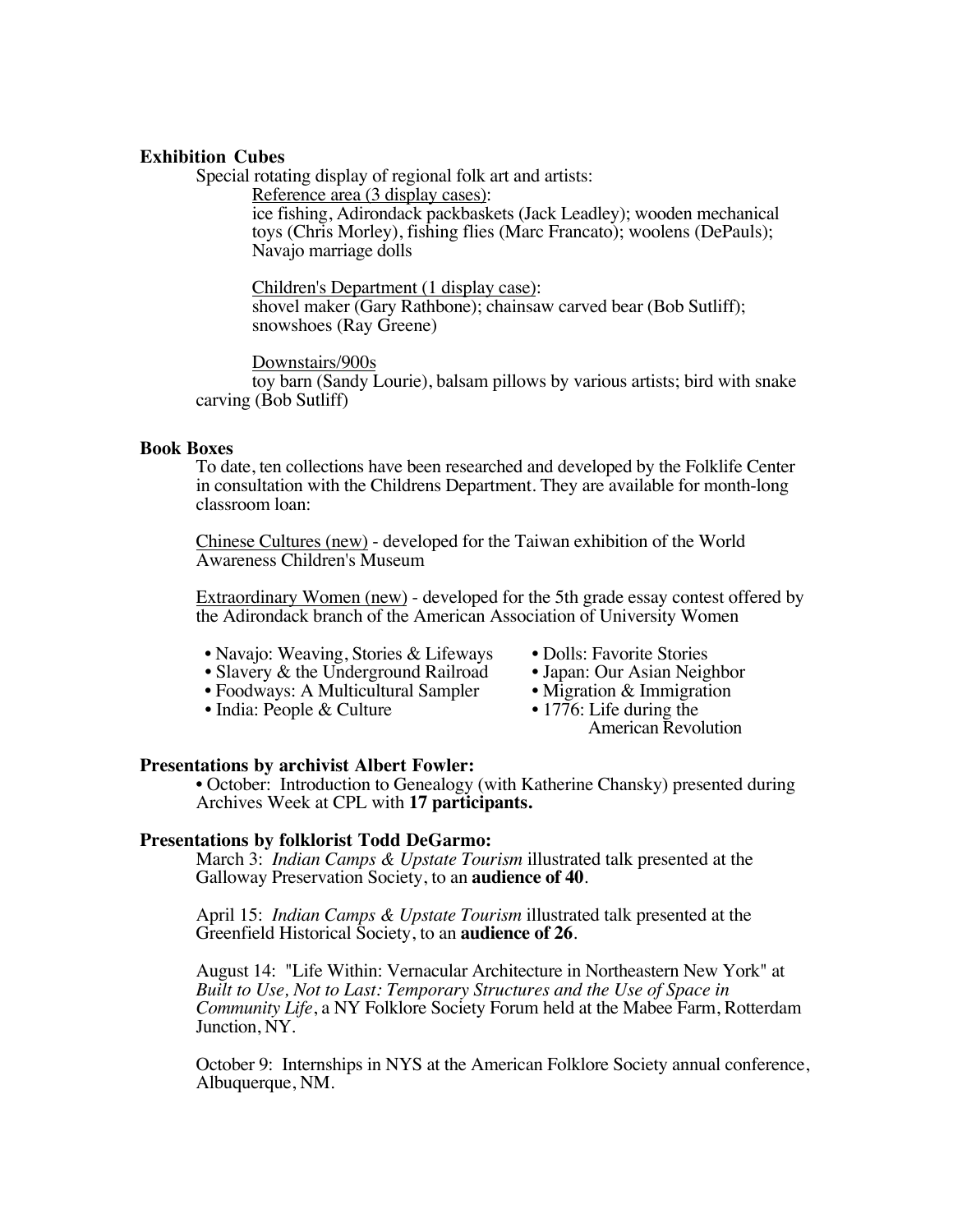# Additional Marketing

#### **1. Ethnographic Thesaurus**

Completed a questionaire about our folklife collections to help guide the development of an ethnographic thesaurus, developed with an National Endowment for the Humanities grant to the American Folklore Society in collaboration with the American Folklife Center at the Library of Congress and George Mason University.

#### **2. InternCenter/Liberal Arts Career NetWORK Group**

Updated our Folklife Center listing in a nationwide database of internship and summer job opportunities used by 24 selective liberal arts colleges and universities.

#### **3. NYSCA Individual Artist Grant**

Wrote letters of support to artists Shirley McFerson and Cherly Mirer for this LARAC administrated program.

#### **4. American Folklife Center**

We updated our listing in the publication, *A Teachers Guide to Folklife Resources for K-12 Classrooms*, also available online: www.loc.gov/folklife/teachers.htm. We also sent a packet of our publications to be made available in the Folklife Reading Room, American Folklife Center, Library of Congres

### **5. Public Programs Newsletter of the American Folklore Society**

We submitted a report of our activties through March 2003.

# Additional Professional Activities

### **Albert Fowler**

founding member, Warren County History Roundtable

attendee, *Family History at the Speed of Light,* 2002 GenTech conference in Boston, January 24-26.

#### **Todd DeGarmo**

• past-president of the Board, New York Folklore Society

• member of the Advisory Committee, Capital District Library Council - Documentary Heritage Program.

• member of the Library's Expansion Committee, consisting of members of the board, staff, and 3 charter communities.

• advisor to the Lake Champlain/Lake George Waterfront Revitalization and has also helped research subjects for interpretative signage in Hague and Lake George.

• January 16: panel member, Individual Artist Grant, administered by the Lower Adirondack Regional Arts Council.

• January 27: attendee, NYSCA workshop on new procedures, in Troy.